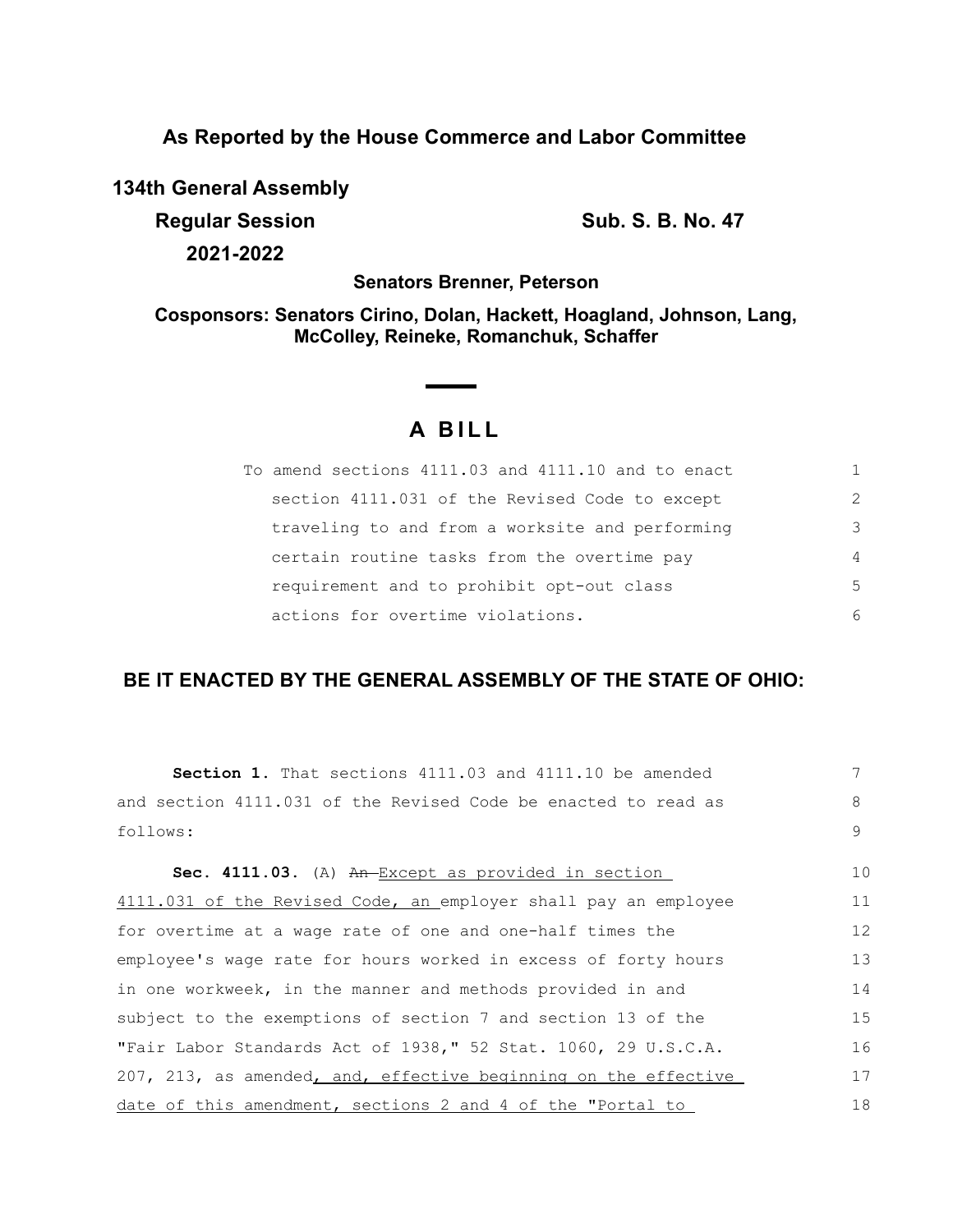### **Sub. S. B. No. 47 Page 2 As Reported by the House Commerce and Labor Committee**

# Portal Act of 1947," 29 U.S.C. 252 and 254. Any employee employed in agriculture shall not be covered by the overtime provision of this section. A motor carrier may elect to apply the overtime provision

of this section to an individual who is excluded from the provision under division (D)(3)(i) of this section. 22 23 24

(B) If a county employee or township employee elects to take compensatory time off in lieu of overtime pay, for any overtime worked, compensatory time may be granted by the employee's administrative superior, on a time and one-half basis, at a time mutually convenient to the employee and the administrative superior within one hundred eighty days after the overtime is worked. 25 26 27 28 29 30 31

(C) A township appointing authority or a county appointing authority with the exception of the county department of job and family services may, by rule or resolution as is appropriate, indicate the authority's intention not to be bound by division (B) of this section, and to adopt a different policy for the calculation and payment of overtime than that established by that division. Upon adoption, the alternative overtime policy prevails. Prior to the adoption of an alternative overtime policy, a township appointing authority or a county appointing authority with the exception of the county department of job and family services shall give a written notice of the alternative policy to each employee at least ten days prior to its effective date. 32 33 34 35 36 37 38 39 40 41 42 43 44

(D) As used in this section and section 4111.031 of the Revised Code: 45 46

(1) "Employ" means to suffer or to permit to work.

19

20 21

47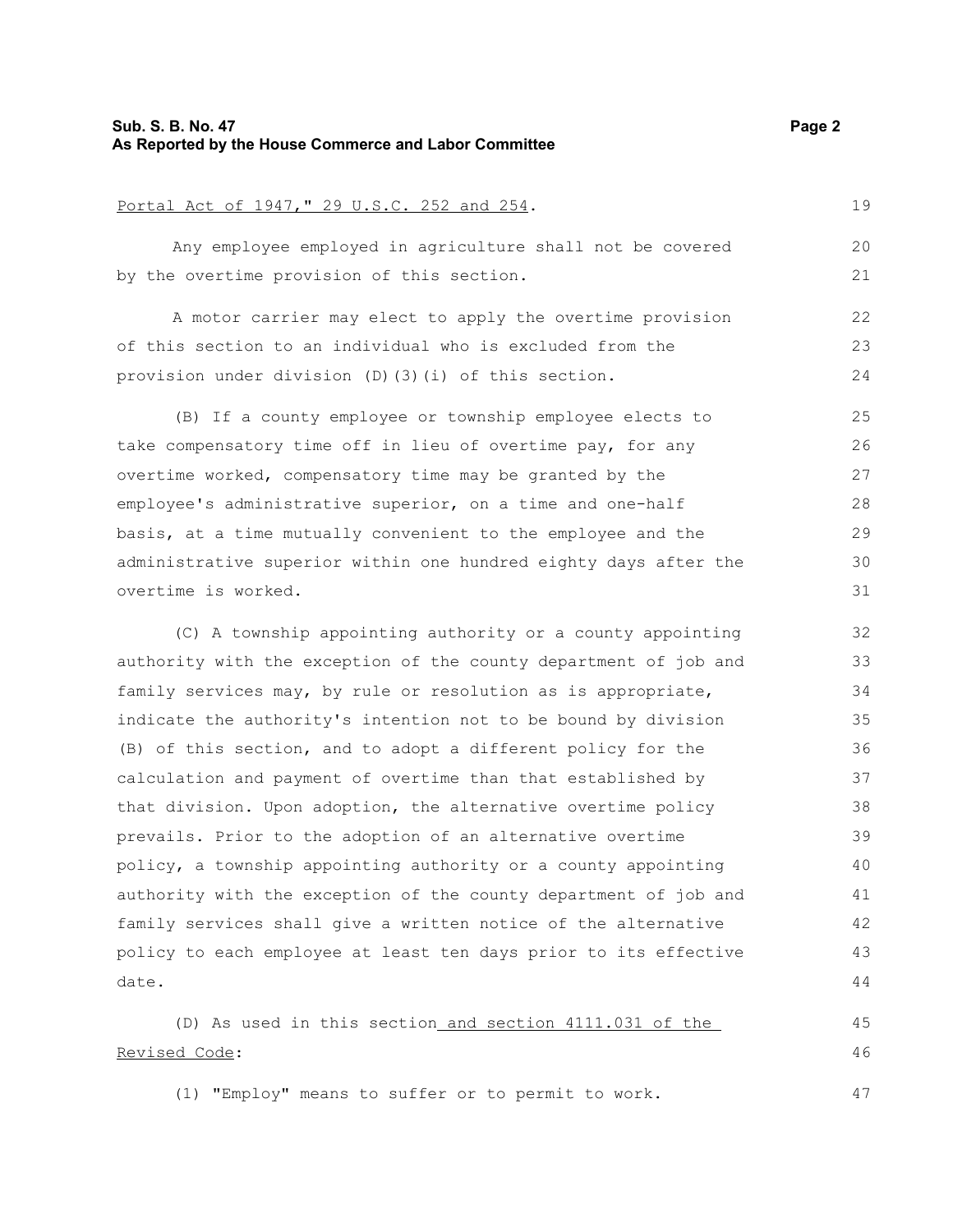### **Sub. S. B. No. 47 Page 3 As Reported by the House Commerce and Labor Committee**

(2) "Employer" means the state of Ohio, its instrumentalities, and its political subdivisions and their instrumentalities, any individual, partnership, association, corporation, business trust, or any person or group of persons, acting in the interest of an employer in relation to an employee, but does not include either of the following: 48 49 50 51 52 53

(a) An employer whose annual gross volume of sales made for business done is less than one hundred fifty thousand dollars, exclusive of excise taxes at the retail level which are separately stated; 54 55 56 57

(b) A franchisor with respect to the franchisor's relationship with a franchisee or an employee of a franchisee, unless the franchisor agrees to assume that role in writing or a court of competent jurisdiction determines that the franchisor exercises a type or degree of control over the franchisee or the franchisee's employees that is not customarily exercised by a franchisor for the purpose of protecting the franchisor's trademark, brand, or both. For purposes of this division, "franchisor" and "franchisee" have the same meanings as in 16 C.F.R. 436.1. 58 59 60 61 62 63 64 65 66 67

(3) "Employee" means any individual employed by an employer but does not include: 68 69

(a) Any individual employed by the United States;

(b) Any individual employed as a baby-sitter in the employer's home, or a live-in companion to a sick, convalescing, or elderly person whose principal duties do not include housekeeping; 71 72 73 74

(c) Any individual engaged in the delivery of newspapers to the consumer; 75 76

70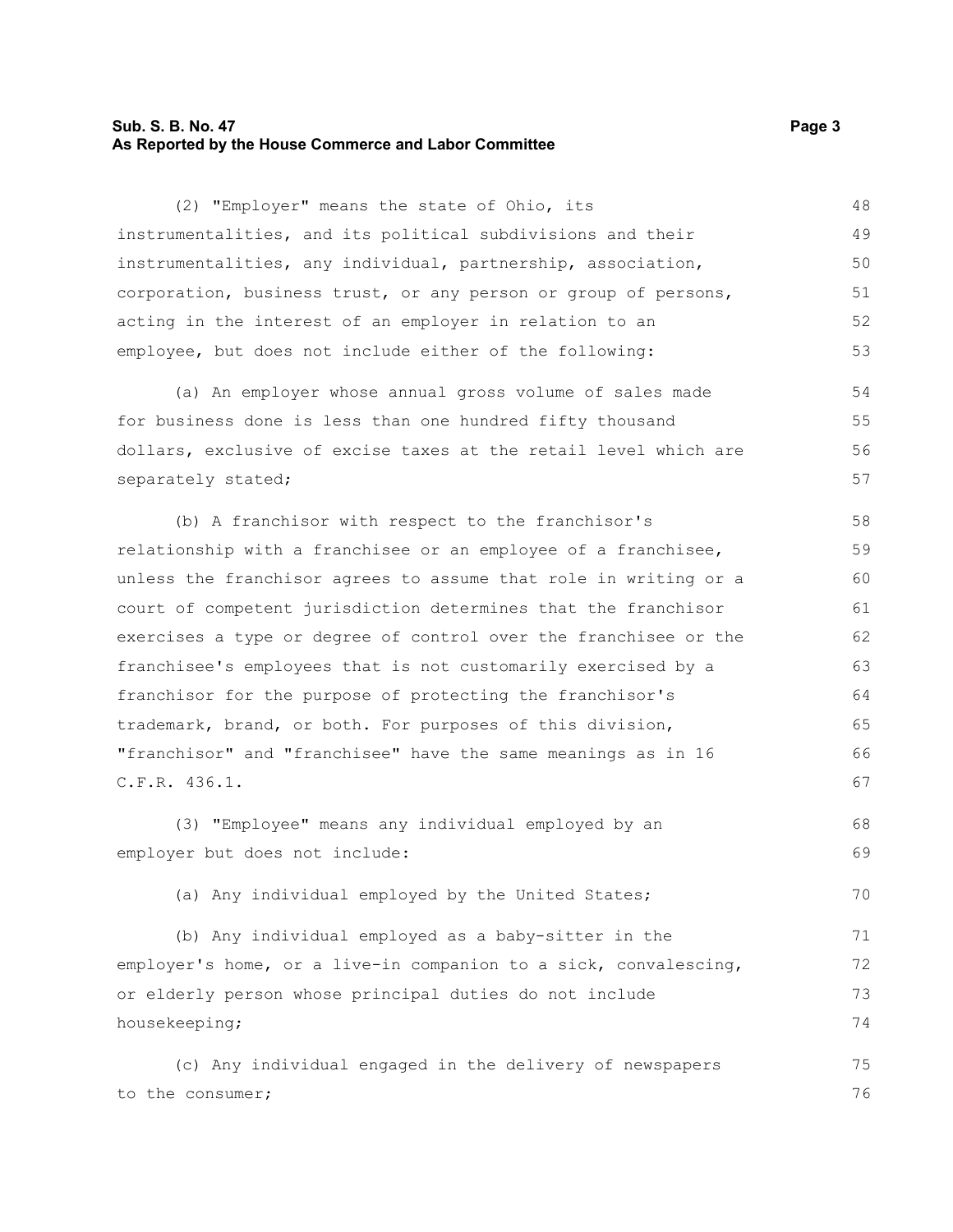### **Sub. S. B. No. 47 Page 4 As Reported by the House Commerce and Labor Committee**

(d) Any individual employed as an outside salesperson compensated by commissions or employed in a bona fide executive, administrative, or professional capacity as such terms are defined by the "Fair Labor Standards Act of 1938," 52 Stat. 1060, 29 U.S.C.A. 201, as amended; 77 78 79 80 81

(e) Any individual who works or provides personal services of a charitable nature in a hospital or health institution for which compensation is not sought or contemplated;

(f) A member of a police or fire protection agency or student employed on a part-time or seasonal basis by a political subdivision of this state;

(g) Any individual in the employ of a camp or recreational area for children under eighteen years of age and owned and operated by a nonprofit organization or group of organizations described in Section 501(c)(3) of the "Internal Revenue Code of 1954," and exempt from income tax under Section 501(a) of that code;

```
(h) Any individual employed directly by the house of
representatives or directly by the senate; 
                                                                             94
                                                                             95
```
(i) An individual who operates a vehicle or vessel in the performance of services for or on behalf of a motor carrier transporting property and to whom all of the following factors apply: 96 97 98 99

(i) The individual owns the vehicle or vessel that is used in performing the services for or on behalf of the carrier, or the individual leases the vehicle or vessel under a bona fide lease agreement that is not a temporary replacement lease agreement. For purposes of this division, a bona fide lease agreement does not include an agreement between the individual 100 101 102 103 104 105

82 83 84

85 86 87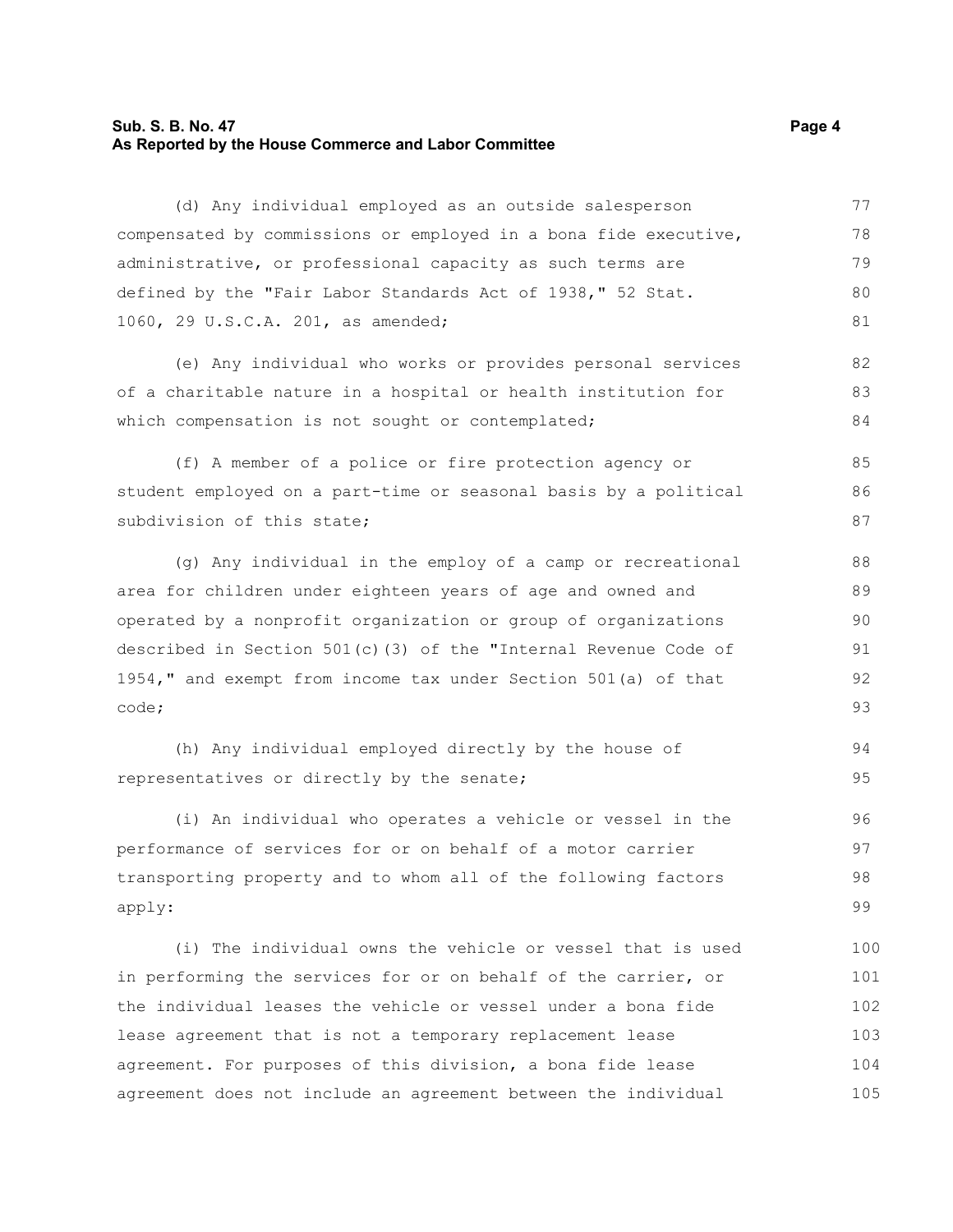### **Sub. S. B. No. 47 Page 5 As Reported by the House Commerce and Labor Committee**

and the motor carrier transporting property for which, or on whose behalf, the individual provides services. 106 107

(ii) The individual is responsible for supplying the necessary personal services to operate the vehicle or vessel used to provide the service. 108 109 110

(iii) The compensation paid to the individual is based on factors related to work performed, including on a mileage-based rate or a percentage of any schedule of rates, and not solely on the basis of the hours or time expended. 111 112 113 114

(iv) The individual substantially controls the means and manner of performing the services, in conformance with regulatory requirements and specifications of the shipper. 115 116 117

(v) The individual enters into a written contract with the carrier for whom the individual is performing the services that describes the relationship between the individual and the carrier to be that of an independent contractor and not that of an employee. 118 119 120 121 122

(vi) The individual is responsible for substantially all of the principal operating costs of the vehicle or vessel and equipment used to provide the services, including maintenance, fuel, repairs, supplies, vehicle or vessel insurance, and personal expenses, except that the individual may be paid by the carrier the carrier's fuel surcharge and incidental costs, including tolls, permits, and lumper fees. 123 124 125 126 127 128 129

(vii) The individual is responsible for any economic loss or economic gain from the arrangement with the carrier. 130 131

(4) "Motor carrier" has the same meaning as in section 4923.01 of the Revised Code. 132 133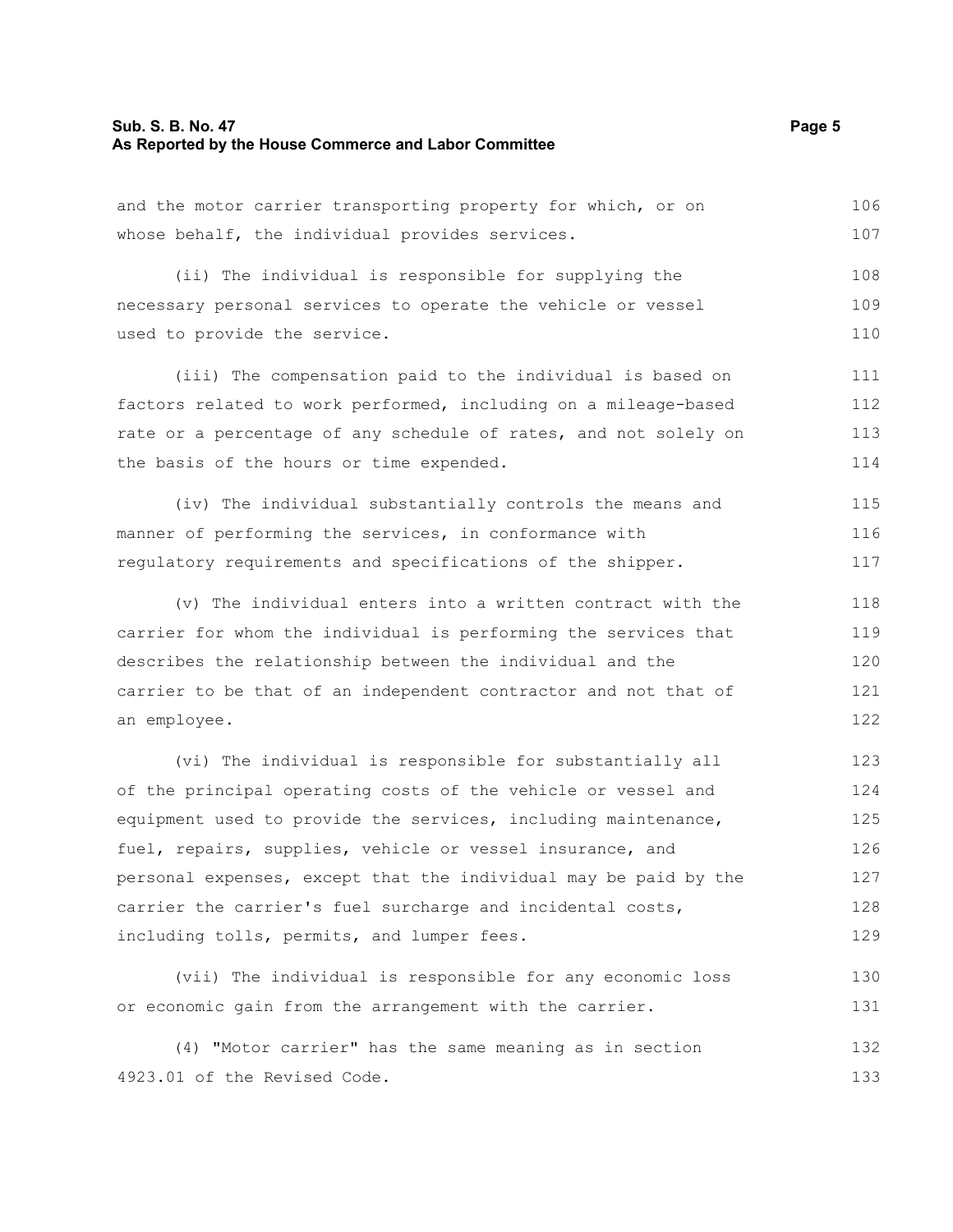| Sec. 4111.031. (A) (1) Except as provided in divisions (B)        | 134 |
|-------------------------------------------------------------------|-----|
| and (C) of this section, an employer is not required to pay the   | 135 |
| overtime wage rate under section 4111.03 of the Revised Code to   | 136 |
| an employee for any time that the employee spends performing any  | 137 |
| of the following activities:                                      | 138 |
| (a) Walking, riding, or traveling to and from the actual          | 139 |
| place of performance of the principal activity or activities      | 140 |
| that the employee is employed to perform;                         | 141 |
| (b) Activities that are preliminary to or postliminary to         | 142 |
| the principal activity or activities;                             | 143 |
| (c) Activities requiring insubstantial or insignificant           | 144 |
| periods of time beyond the employee's scheduled working hours.    | 145 |
| (2) Division (A) (1) of this section applies to an activity       | 146 |
| described in that division that occurs either prior to the time   | 147 |
| on any particular workday at which the employee commences, or     | 148 |
| subsequent to the time on any particular workday at which the     | 149 |
| employee ceases, such principal activity or activities.           | 150 |
| (B) Division (A) of this section does not apply if an             | 151 |
| employee engages in an activity described in division (A) (1) (b) | 152 |
| of this section under either of the following circumstances:      | 153 |
| (1) The employee performs the activity during the regular         | 154 |
| work day or during prescribed hours.                              | 155 |
| (2) The employee performs the activity at the specific            | 156 |
| direction of the employer.                                        | 157 |
| (C) Division (A) of this section does not apply if an             | 158 |
| employee engages in an activity described in that division under  | 159 |
| either of the following circumstances:                            | 160 |
| (1) The employee performs the activity pursuant to an             | 161 |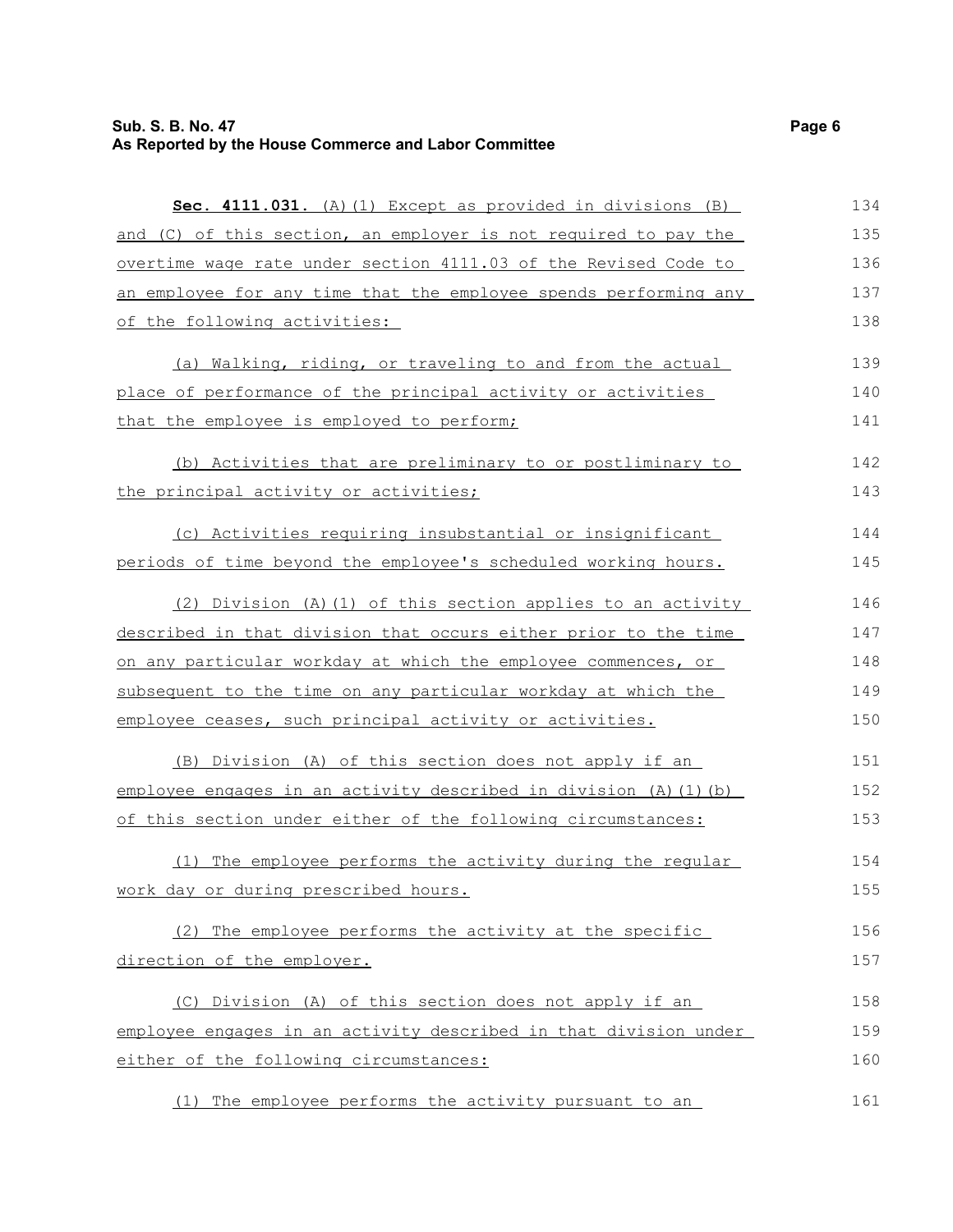| express provision of a written or unwritten contract in effect,  | 162 |
|------------------------------------------------------------------|-----|
| at the time of performance, between the employee or the          | 163 |
| employee's agent or collective bargaining representative and the | 164 |
| employee's employer.                                             | 165 |
| (2) The employee performs the activity pursuant to a             | 166 |
| custom or practice applicable to the activity, in effect at the  | 167 |
| time of performance, at the establishment or other place where   | 168 |
| the employee is employed, and the custom or practice is not      | 169 |
| inconsistent with a contract described in division (C)(1) of     | 170 |
| this section.                                                    | 171 |
| <b>Sec. 4111.10.</b> (A) Any employer who pays any employee less | 172 |

than wages to which the employee is entitled under section 4111.03 of the Revised Code, is liable to the employee affected for the full amount of the overtime wage rate, less any amount actually paid to the employee by the employer, and for costs and reasonable attorney's fees as may be allowed by the court. Any agreement between the employee and the employer to work for less than the overtime wage rate is no defense to an action. 173 174 175 176 177 178 179

(B) At the written request of any employee paid less than the wages to which the employee is entitled under section 4111.03 of the Revised Code, the director of commerce may take an assignment of a wage claim in trust for the assigning employee and may bring any legal action necessary to collect the claim. The employer shall pay the costs and reasonable attorney's fees allowed by the court. 180 181 182 183 184 185 186

(C) No employee shall join as a party plaintiff in any civil action that is brought under this section by an employee, person acting on behalf of an employee, or person acting on behalf of all similarly situated employees unless that employee first gives written consent to become such a party plaintiff and 187 188 189 190 191